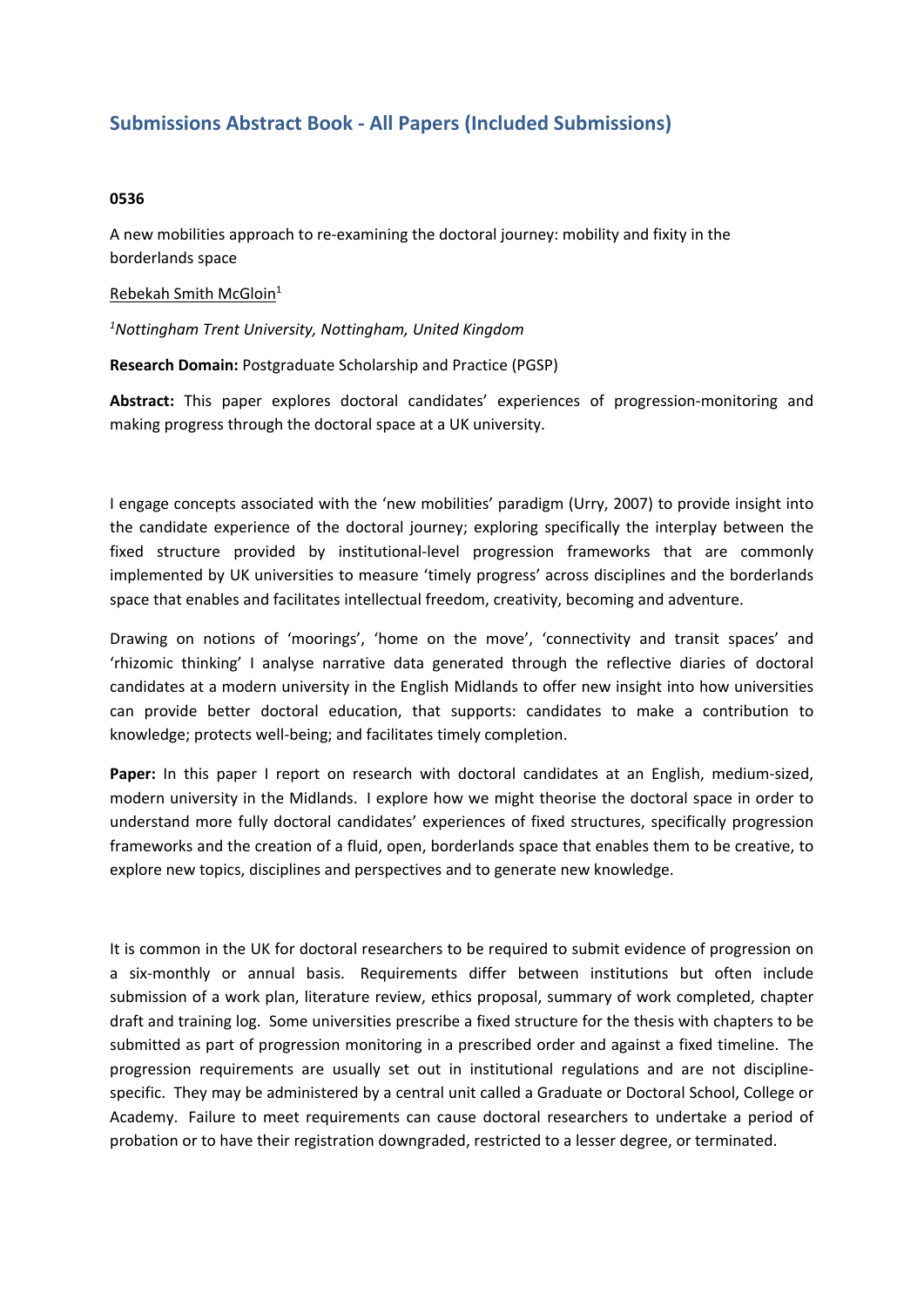I use notions of mobility and fixity that are associated with the new mobilities paradigm (Sheller, 2013: 45) and the spatial turn to shed light on how institutional structures and processes and the personal agency of doctoral candidates interact with the multiplicities, interconnections and fluidity of the creative processes within the doctoral space.

Over <sup>a</sup> three-month period which began at the end of the first UK Covid-19 lockdown, six participants were requested to keep <sup>a</sup> reflective diary, particularly (although not exclusively) related to progression, learning, community, identity, and how they make use of timelines, training logs, skills frameworks and progression processes. Each provide <sup>a</sup> vivid depiction of their own doctoral space through their descriptions of <sup>a</sup> complex 'enactment' (Edwards, Tracy and Jordan 2011: 222) which sets out <sup>a</sup> network of actors (supervisors, administrators, doctoral candidates, committees), organisational structures (Doctoral School, Student Services, Library) and tools (laptops, software, alarm clocks, coffee) that they bring together to perform the doctorate across <sup>a</sup> variety of places at variety of times (Sheller and Urry 2006: 214).

I use theoretical understandings from the New Mobilities Paradigm (Sheller and Urry, 2006) to help us interpret the doctoral journeys captured in the diaries; and particularly the doctoral candidates' interaction with progression-monitoring processes. This New Mobilities Paradigm emerged across disciplines within social science as <sup>a</sup> new way of understanding the social world which embraced the role of movement (mobility) and fixed infrastructure (fixity) in ordering social relations. This conceptual shift defined mobilities in the new paradigm as spatial. It focused on flows of goods, services, objects, capital, information and people through 'physical movement such as walking and climbing, bikes and buses, cars and trains, ships and planes' (Sheller and Urry 2006: 212). I argue that the physical movement of people, goods and services that is theorised in the Mobilities Paradigm has much in common with the interplay between <sup>a</sup> fixed progression pathway and intellectual freedom in the doctoral journey.

I go on to explore the data within four groupings: institutional moorings and individual journeys; personal strategies for constructing home on the move; mobile mindsets and finding <sup>a</sup> way or getting lost. I focus in on the search for fixity through interaction with institutional frameworks, and I highlight the role that fixed frameworks appear to play for some diarists as <sup>a</sup> necessary, valuable, generative part of the doctoral journey. I also explore the negative impact of becoming submerged in the system-ness of moving through the doctorate and I question how <sup>a</sup> particular kind of mobility mindset might make doctoral candidates more susceptible to feeling overwhelmed. I also consider the role of doctoral candidates' agency in their doctoral experience and the importance of personal strategies for creating shape and structure and sustaining well-being.

I end with <sup>a</sup> number of areas for reconsideration in doctoral curriculum, pedagogy and policy and raise the following questions: (1) how can we develop <sup>a</sup> new research supervision pedagogy that better supports creative, intellectual pursuit within the context of formal learning structures, supervisory traditions and contemporary metric drivers? (2) Do progression policies that were designed to address poor completion rates two decades ago now constrain future innovation to meet more contemporary objectives?

**References:** Edwards, R., F. Tracy, and K. Jordan. 2011. "Mobilities, moorings and boundary marking in developing semantic technologies in educational practices." Research in Learning Technology 19